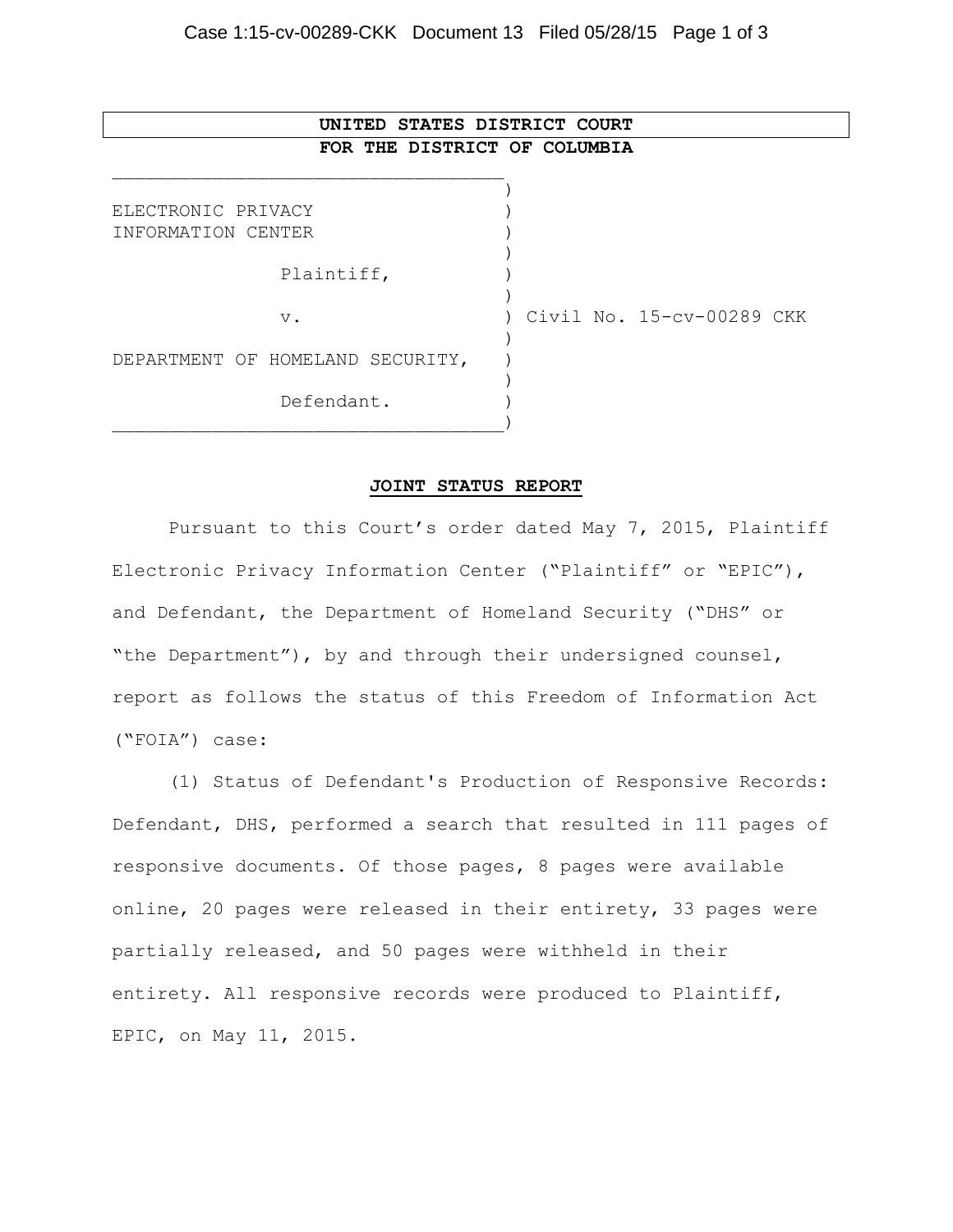## Case 1:15-cv-00289-CKK Document 13 Filed 05/28/15 Page 2 of 3

(2) EPIC has reviewed all documents produced by DHS and has requested a *Vaughn* Index from DHS in order to determine the scope of issues in dispute.

(3) DHS will produce a *Vaughn* declaration to EPIC of all documents withheld in full on or before June 22, 2015.

Accordingly, the parties recommend that they file another joint status report on June 29, 2015, in which to suggest a proposed schedule for further proceedings in this case.

Respectfully submitted,

MARC ROTENBERG, D.C. BAR # 422825 EPIC President

Alan Butler, D.C. BAR # 1012128 EPIC Senior Counsel

*/s/ Jeramie D. Scott*  Jeramie D. Scott, D.C. BAR # 1025909 Electronic Privacy Information Center 1718 Connecticut Ave. NW, Suite 200 Washington, DC 20009 (202) 483-1140 jscott@epic.org

*Counsel for Plaintiff*

VINCENT H. COHEN, JR. D.C. BAR # 471489 Acting United States Attorney

DANIEL F. VAN HORN, D.C. BAR # 924092 Chief, Civil Division